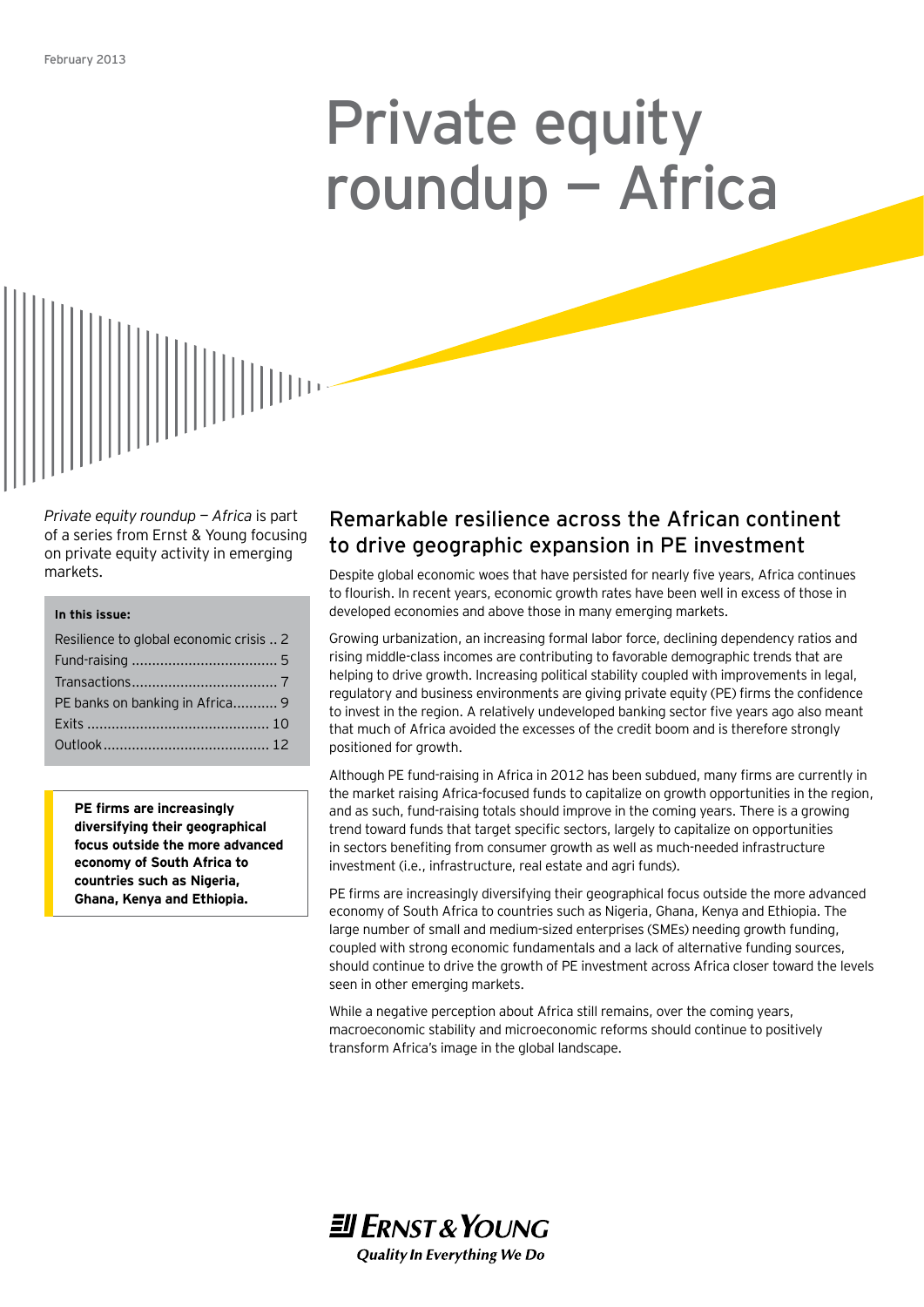# Resilience to global economic crisis

Africa has shown remarkable resilience in the face of the global economic uncertainties that have persisted in recent years. Many African countries have bucked the trend and posted higher-thanaverage economic growth rates in spite of the continuing crisis in the Eurozone, slowing growth in China, concerns over the "fiscal cliff" in the United States and slower-than-expected growth in some of the other emerging markets.

Economic output in Africa has increased threefold in 10 years to US\$2t, and 6 African countries have been among the 10 fastestgrowing economies in the world over the last decade. Overall, Sub-Saharan Africa has grown by around 5% per annum from 2010 to 2012. South Africa, as the region's largest economy, has grown by just 3% to 4% per annum over the same period, meaning that many of the other countries in the region have been posting growth rates in excess of 6% per annum in order to bring the average growth up to 5.3%.

#### Figure 1. Economic growth rates in Sub-Saharan Africa compared with other regions



Source: International Monetary Fund

Ethiopia, Mozambique, Tanzania, Congo, Ghana, Zambia and Nigeria are expected to be among the 10 fastest-growing countries over the next 5 years. China, India and Vietnam make up the remainder of the list.



African countries expected to be among top 10<br>fastest-growing countries in next 5 years

#### Figure 2. Economic growth prospects: 2011–2020 (annual growth, %)



Source: Oxford Economics

### Improvements in governance have contributed to Africa's resilience to the global downturn

African governments continue to work hard to create a favorable environment in which companies and individuals can invest and do business.

According to the Ibrahim Index of African Governance, which provides an annual assessment of governance performance, 70% of African countries have improved in overall governance quality since 2006. Mauritius, Cape Verde and Botswana top the rankings table, while countries like Angola, Liberia and Sierra Leone are identified as having made significant improvements over the period.

#### Figure 3. 2012 Ibrahim Index of African Governance country rankings — top 10

| Rank           |                  | Score/100 |
|----------------|------------------|-----------|
| $\mathbf{1}$   | <b>Mauritius</b> | 82.8      |
| 2              | Cape Verde       | 78.4      |
| 3              | Botswana         | 77.2      |
| $\overline{4}$ | Seychelles       | 73.4      |
| 5              | South Africa     | 70.7      |
| 6              | Namibia          | 69.8      |
| $\overline{7}$ | Ghana            | 66.3      |
| 8              | Tunisia          | 62.7      |
| 9              | Lesotho          | 61.0      |
| 10             | Tanzania         | 58.8      |

Source: Ibrahim Index of African Governance

of African countries have improved in overall governance quality since 2006.

Further evidence of the improvements made in governance in Africa comes from Transparency International's Corruption Perceptions Index. Africa now has 14 countries ranking higher than India and 35 ranking higher than Russia. Although it still lags behind many developed nations, and there is still work to be done, it signals the success of African governments and industry bodies in improving governance.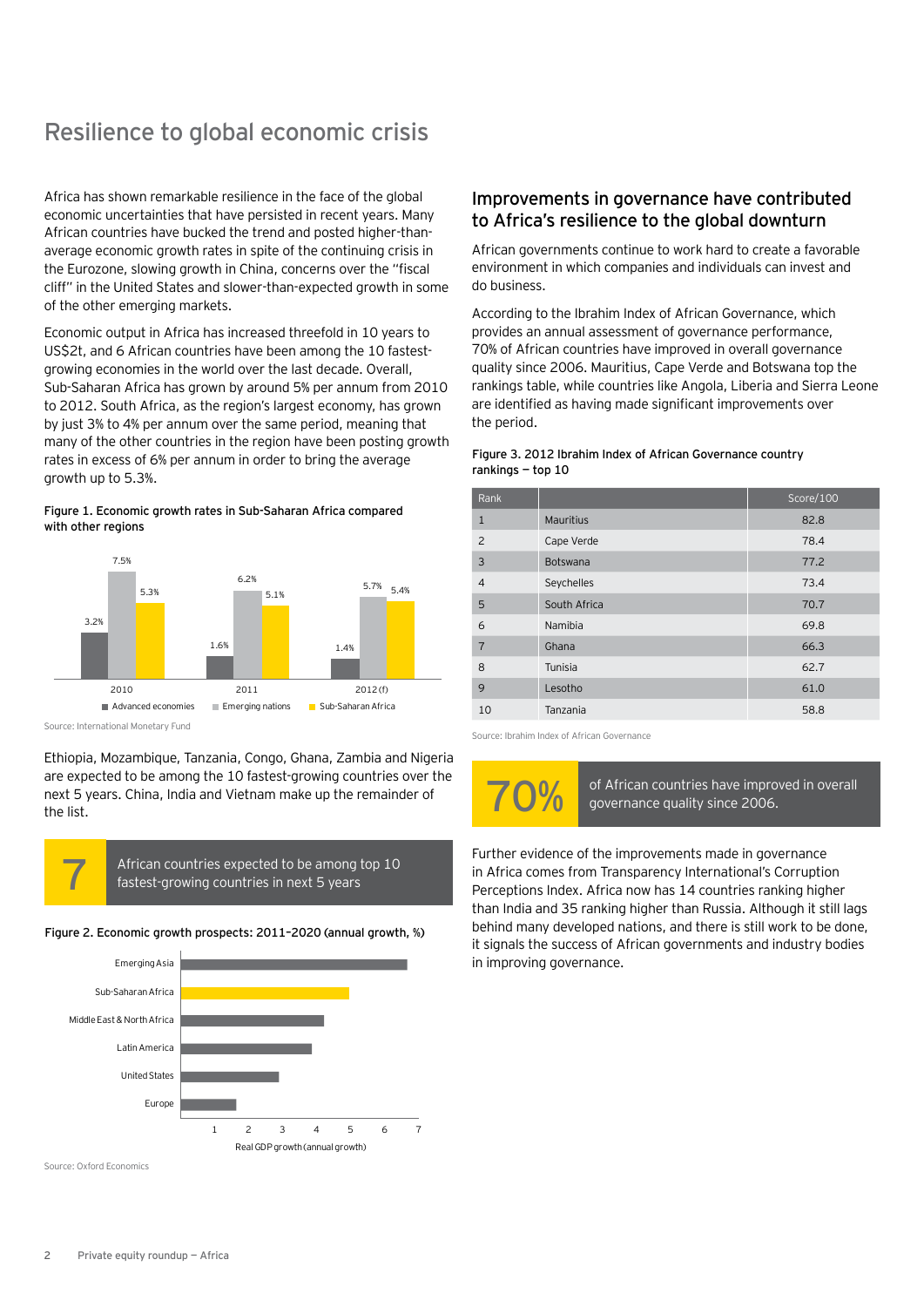# Governments continue to strengthen the business environment

Regulatory reforms in many African countries have helped strengthen the business environment. Recent research from the World Bank shows 14 African countries ranking ahead of Russia, 16 ahead of Brazil and 17 ahead of India in terms of "ease of doing business."

More than three-quarters (78%) of the Sub-Saharan economies undertook vital economic reforms in 2012 compared with just 59% in 2011, with Morocco, Cape Verde, Sao Tome and Principe, Burundi, and Sierra Leone being identified as having undertaken the most reforms.

Figure 4. "Ease of doing business" ranking — selected African countries and other emerging markets (highest ranking = easiest place to do business)



**Demographic changes are also helping to transform Africa from a commodities-led growth story to a consumer-led one.**

## Demographic trends help drive economic growth

Growing urbanization, an increasing formal labor force and declining dependency ratios are contributing to demographic shifts that are helping African countries to continue to grow against a backdrop of low global economic growth. Demographic changes are also helping to transform Africa from a commodities-led growth story to a consumer-led one.

- • Urbanization: According to the UN Population Division, Africa's urban population almost doubled to 401 million between 1990 and 2010, and it is expected to reach 1.3 billion by 2050.
- ▶ Formal labor force: By 2010, Africa's employable population (15–64 years old) stood at 574.5 million, and this is expected to more than double by 2050 to 1.4 billion. Improvements in the education system and health care services are further expected to boost the employable population.
- • Dependency ratio: This has declined from 91% in 1990 to 78% in 2010 and is expected to drop to 59% by 2050. Factors such as better education and reduced average family size are contributing to this trend.

#### Figure 5. Index for population aged 15–64 (2000–2050)



Source: UN Population Division

#### Figure 6. Africa today and tomorrow

|                                            | Africa today     | <b>Africa tomorrow</b> |
|--------------------------------------------|------------------|------------------------|
| Population                                 | 1.05b (2011)     | 2.3b(2050)             |
| Dependency ratio                           | 78% (2010)       | 59% (2050)             |
| GDP                                        | US\$1.9t (2011)  | US\$2.5t (2020)        |
| Household final consumption<br>expenditure | US\$716b (2011)  | US\$1.4t* (2020)       |
| Foreign direct investment (FDI)            | US\$42.7b (2011) | US\$150b (2015)        |
| Urbanization                               | 39.2% (2010)     | 57.7% (2050)           |

Source: Population Reference Bureau, United Nations, Ernst & Young research, UNCTAD

\*The household final consumption expenditure estimate is the consumer spending estimate in 2020.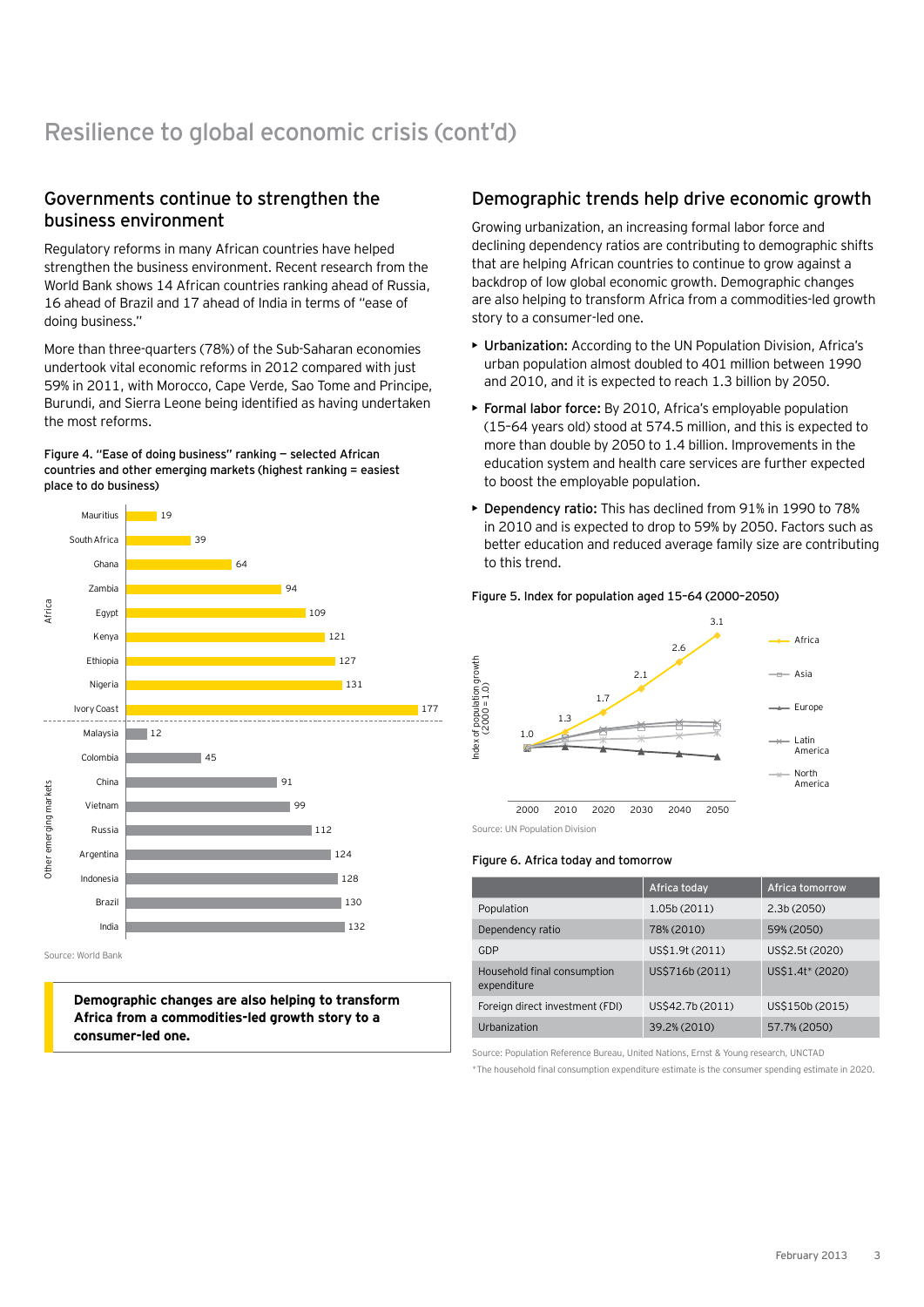# Increasing foreign direct investment flows are reinforcing Africa's growth

The success of the broad range of reforms that have been implemented across Africa, coupled with favorable demographics and sustained economic growth and political stability, is attracting investor interest from around the globe. Governments and businesses from developed economies and other emerging economies increasingly consider Africa as an important region in their overall growth strategy.

The United Kingdom and Nigeria reached an agreement to double international trade between the two countries by 2014. The US Government recently released a policy guide on its strategy in Sub-Saharan Africa that aims to increase US trade and investment with African economies.

US companies are also focusing more on Africa. US-based General Electric has announced plans to invest over US\$100m in generation of two wind power projects in Kenya starting next year, Walmart acquired a controlling stake in Massmart in a US\$2.2b transaction in South Africa in 2010, and Burger King has entered into a joint venture with South African gaming and leisure group Grand Parade Investments to form Burger King South Africa. These are only some of the recent examples.

Foreign direct investment (FDI) from other emerging markets is also significant. Chinese companies have dramatically increased their investment across most of Africa over the last decade. Corporations from India are also following suit. For example, Indiabased entrepreneur Rahul Dhir teamed up with Warburg Pincus to set up an international oil and gas exploration company focused on Sub-Saharan Africa. An Indian drug maker, Cipla, made a US\$220m offer to acquire South Africa's Cipla Medpro in November 2012. This follows other high-profile investments by Indian groups such as Bharti Airtel, Essar and others.

Figure 7. Selected large inbound investments in Africa by strategics from developed and other emerging markets, 2010–2012

| Year | Company                                  | Country         | Acquirer                   | Acquirer<br>HQ          | Deal value<br>$(US\$ 5m) |
|------|------------------------------------------|-----------------|----------------------------|-------------------------|--------------------------|
| 2010 | Zain Africa                              | Various         | Bharti Airtel<br>Ltd.      | India                   | 10,700                   |
| 2010 | Dimension Data<br><b>Holdings PLC</b>    | South<br>Africa | <b>NTT</b>                 | Japan                   | 3,119                    |
| 2011 | Tullow Oil-<br><b>Exploration Areas</b>  | Uganda          | CNOOC Ltd.<br>and Total SA | China                   | 2,900                    |
| 2010 | Massmart<br>Holdings Ltd.                | Various         | Wal-Mart<br>Stores Inc.    | United<br><b>States</b> | 2.154                    |
| 2011 | Defy Appliances<br>(Pty) Ltd.            | South<br>Africa | Arcelik AS                 | Turkey                  | 331                      |
| 2011 | Alexander Forbes<br><b>Risk Services</b> | South<br>Africa | Marsh Inc.                 | United<br><b>States</b> | 226                      |
| 2012 | Cipla Medpro<br>South Africa Ltd.        | South<br>Africa | Cipla Ltd.                 | India                   | 218                      |

Source: Thomson Reuters, mergermarket

Includes announced and completed deals

Investors' growing confidence is also demonstrated by greater FDI flows into Africa. The number of FDI projects in Africa has grown at a compound rate of close to 20% since 2007 — in 2010 and 2011 alone it grew by  $27%$  – and capital investments in the continent are forecast to reach US\$150b by 2015. Intra-African FDI is also on the rise and has grown at a compound rate of 42% since 2007.

Figure 8. Project investment from developed and emerging markets



Source: Ernst & Young, 2012 Africa Attractiveness Survey

Ernst & Young's 2012 Africa Attractiveness Survey established that the increase in FDI in the region has resulted in creation of more than 1.6 million jobs in the last eight years and overall infrastructure development through skill, technology and knowledge transfer by multinationals. FDI is flowing into a diverse range of sectors, although manufacturing and infrastructurerelated activity accounts for a significant share.

The survey also showed that a majority of investors believe that Africa has become a more attractive place to invest, although a perception gap remains within the investor and business community, usually among those that have not yet invested in the region.

Many PE firms are viewing Africa in a positive light, encouraged by the resilience of economic growth, increasing political stability, and improvements in legal, regulatory and business environments. Both global and Africa-based PE investors are increasingly active on the continent, raising Africa-focused funds and targeting a range of investments that capitalize on Africa's growth opportunity.

**1.6 million over last eight years**<br>**1.6 million example 1 from increase in FDI** 

**jobs created in Africa**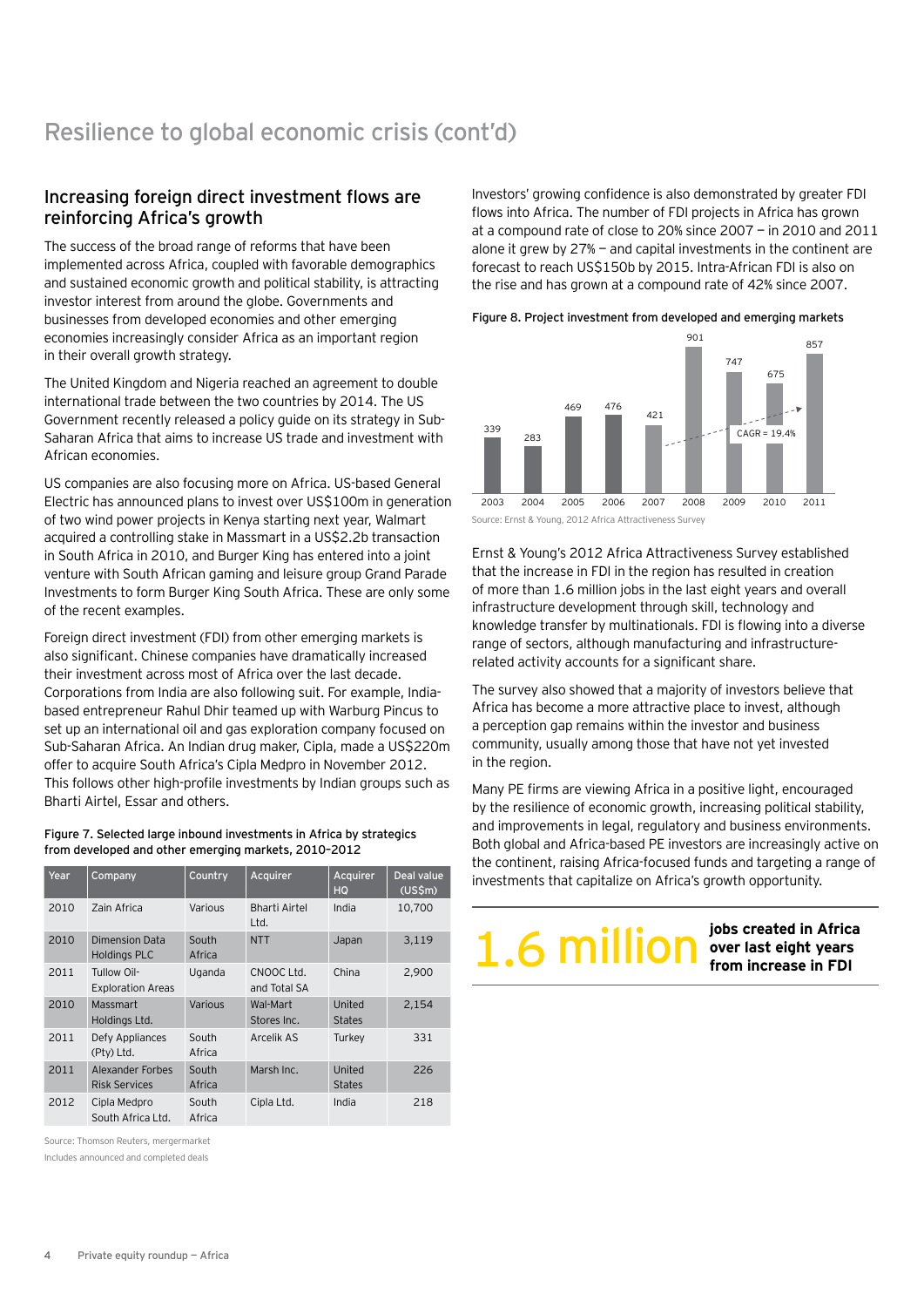# Fund-raising

PE fund-raising for Africa peaked in 2007, when firms targeting opportunities in the continent raised a total of US\$4.7b. Activity declined substantially in 2008 and 2009, and there was a rebound in 2010 and 2011 with fund-raising rising to US\$3.3b. Fund-raising once again faced challenging conditions in 2012 across the globe, and this has been reflected in lower funds raised for Africa. Africa-focused PE funds raised only US\$1.1b in 2012, less than half of what was raised in 2011. Fund-raising in 2011 was also greatly supported by Helios' US\$900m fund, whereas no funds greater than US\$300m have been closed in 2012. China and Latin America also experienced a decline in fund-raising in 2012.

Despite a difficult 2012, the long-term outlook for fund-raising for the region remains strong. Although funds are taking longer to raise across the globe, there are a significant number of funds currently on the road that are likely to close in 2013. Limited partners (LPs) are generally optimistic about investing in Africa, as evidenced by the 2012 EMPEA Global LP Survey, with 41% planning to expand or begin investment in Sub-Saharan Africa over the next two years.

Figure 9. Fund-raising in Africa and other emerging markets, US\$b



Source: Preqin, Venture Intelligence and Factiva

#### **Despite a difficult 2012, the long-term outlook for fund-raising for the region remains strong.**

#### Figure 10. Selection of PE funds raised for Africa in 2012

| Close date        | Name of the fund                                    | Fund manager                 | <b>Fund size</b><br>(USSm) |
|-------------------|-----------------------------------------------------|------------------------------|----------------------------|
| Jan <sub>13</sub> | Ethos Private Equity Fund VI                        | Ethos Private Equity         | $800*$                     |
| Oct 12            | Actis Africa Real Estate Fund 2                     | Actis                        | 278                        |
| Aug 12            | <b>RMB Westport Real Estate</b><br>Development Fund | <b>RMB Westport</b>          | 250                        |
| Mar 12            | Vantage Capital Mezzanine II                        | Vantage Risk Capital         | 232                        |
| Feb <sub>12</sub> | New Africa Mining Fund II                           | Decorum Capital<br>Partners  | 120                        |
| Jan 12            | Old Mutual Private Equity<br>Secondary Fund         | Old Mutual<br>Private Equity | 83                         |

Source: Preqin \*Announced 23 January 2013

#### Figure 11. Selection of PE funds currently fund-raising for Africa

| Vintage | Name of the fund                                                    | Fund manager                             | Target<br>fund<br>size<br>$(US\overline{5m})$ | Latest<br>interim<br>close<br>$(US\overline{5m})$ | Fund type            |
|---------|---------------------------------------------------------------------|------------------------------------------|-----------------------------------------------|---------------------------------------------------|----------------------|
| 2012    | Pan African<br>Infrastructure<br>Development<br>Fund II             | Harith                                   | 1,200                                         | N/A                                               | Infrastructure       |
| 2012    | <b>BTG Pactual</b><br>Africa Fund                                   | <b>BTG Pactual</b>                       | 1,000                                         |                                                   | Infrastructure       |
| 2012    | African<br>Development<br>Partners II                               | Development<br>Partners<br>International | 500                                           |                                                   | Growth               |
| 2012    | <b>Frontier Resource</b><br>Group I                                 | Frontier<br>Resource<br>Group            | 500                                           | 100                                               | Natural<br>resources |
| 2012    | Ivora Africa<br>Property Fund                                       | Ivora Capital                            | 500                                           | N/A                                               | Real estate          |
| 2012    | Convergence<br>Partners<br>Communications<br>Infrastructure<br>Fund | Convergence<br><b>Partners</b>           | 500                                           | N/A                                               | Infrastructure       |
| 2011    | <b>Vital Capital</b><br>Fund I                                      | <b>Vital Capital</b><br>Investments      | 500                                           | 250                                               | Growth               |
| 2012    | Carlyle Sub-<br>Saharan Africa<br>Fund                              | The Carlyle<br>Group                     | 500                                           | N/A                                               | Buyout               |

Source: Pregin

Based on funds that have been announced and not yet reached a final close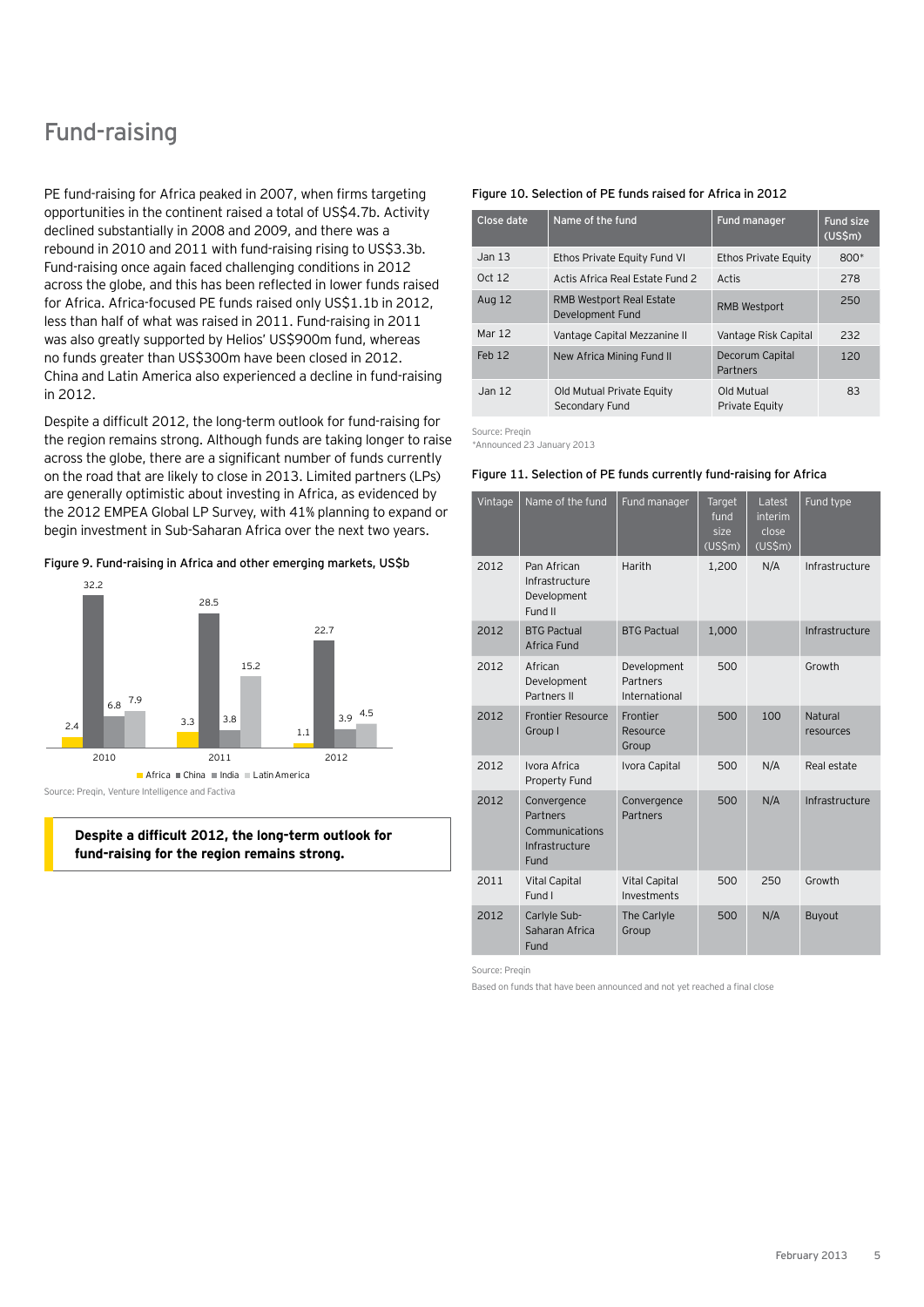# Africa's PE market is fast evolving as more PE firms focus on the region

The African PE landscape is changing. Ten years ago, it was dominated by a handful of players from South Africa, and pan-African PE firms largely managed out of the US and UK. Five years ago, the number of PE firms had increased significantly, as had the number of new funds raised. Between 2006 and 2012, 81 PE funds that were solely or predominantly focused on Africa closed, and through the end of 2012, an additional 45 Africa-focused funds were on the road targeting approximately US\$12b.

According to Preqin, many new players entered the market in the last four to seven years. In 2004, 6 first-time fund managers held a close on their fund, and by 2008 the number had risen to 13. In 2012, 14 first-time fund managers had seen their funds closed. In October 2010, 52% of funds on the market were raising their first fund, and 21% were raising their second fund, demonstrating confidence in African PE against a backdrop of global economic uncertainty.

A number of global PE firms are gearing up to invest in Africa. The Carlyle Group has set up offices in South Africa and Nigeria and is fund-raising for a US\$500m Sub-Saharan Africa Fund. In its first investment in South Africa, the group recently announced that it put US\$210m into Export Trading Group with two other investors. A number of other global PE firms have shown increasing interest in the region, and other emerging markets-based players are also actively targeting the continent. Brazil-based BTG Pactual's announcement of an Africa-focused PE fund with a US\$1b target is among one of the largest funds aimed at the region since the global economic crisis began.

**Brazil-based BTG Pactual's announcement of an Africafocused PE fund with a US\$1b target is among one of the largest funds aimed at the region since the global economic crisis began.**

Figure 13. Share of sector-specific funds to total funds closed for Africa (by number of funds)



Source: Pregin

## Sector-specific funds gain traction

Generalist funds have dominated African fund-raising so far, but the current trend is increasingly toward sector-specific funds. PE houses are increasingly looking at opportunities in certain sectors such as agriculture, infrastructure, real estate, natural resources, health care and consumer products. This is reflected in the increasing share of sector-specific funds to the total funds raised. Between 2010 and 2012, sector-specific funds have seen a consistent increase in the share of total fund-raising year-over-year while the share of generalist funds has declined.

#### Figure 12. Sector-specific funds currently fund-raising for Africa

| <b>Fund name</b>                                                   | Sector                                                                                              | Target fund<br>size (US\$m) |
|--------------------------------------------------------------------|-----------------------------------------------------------------------------------------------------|-----------------------------|
| Pan African Infrastructure<br>Development Fund II (Harith)         | Infrastructure, telecoms,<br>transportation, environmental<br>services, energy, renewable<br>energy | 1,200                       |
| <b>BTG Pactual Africa Fund</b>                                     | Energy, infrastructure                                                                              | 1,000                       |
| Frontier Resource Group I                                          | Agriculture, energy,<br>infrastructure, natural<br>resources                                        | 500                         |
| Ivora Africa Property Fund                                         | Property (real estate)                                                                              | 500                         |
| Convergence Partners<br>Communications Infrastructure<br>Fund      | Infrastructure                                                                                      | 500                         |
| Central Africa Agriculture Fund<br>(SilverStreet Capital)          | Agriculture                                                                                         | 450                         |
| Visible Farth Partners' African<br>Agriculture Fund                | Agribusiness                                                                                        | 400                         |
| African Biofuel and Renewable<br>Energy Fund (Duet Private Equity) | Energy                                                                                              | 350                         |

Source: Pregin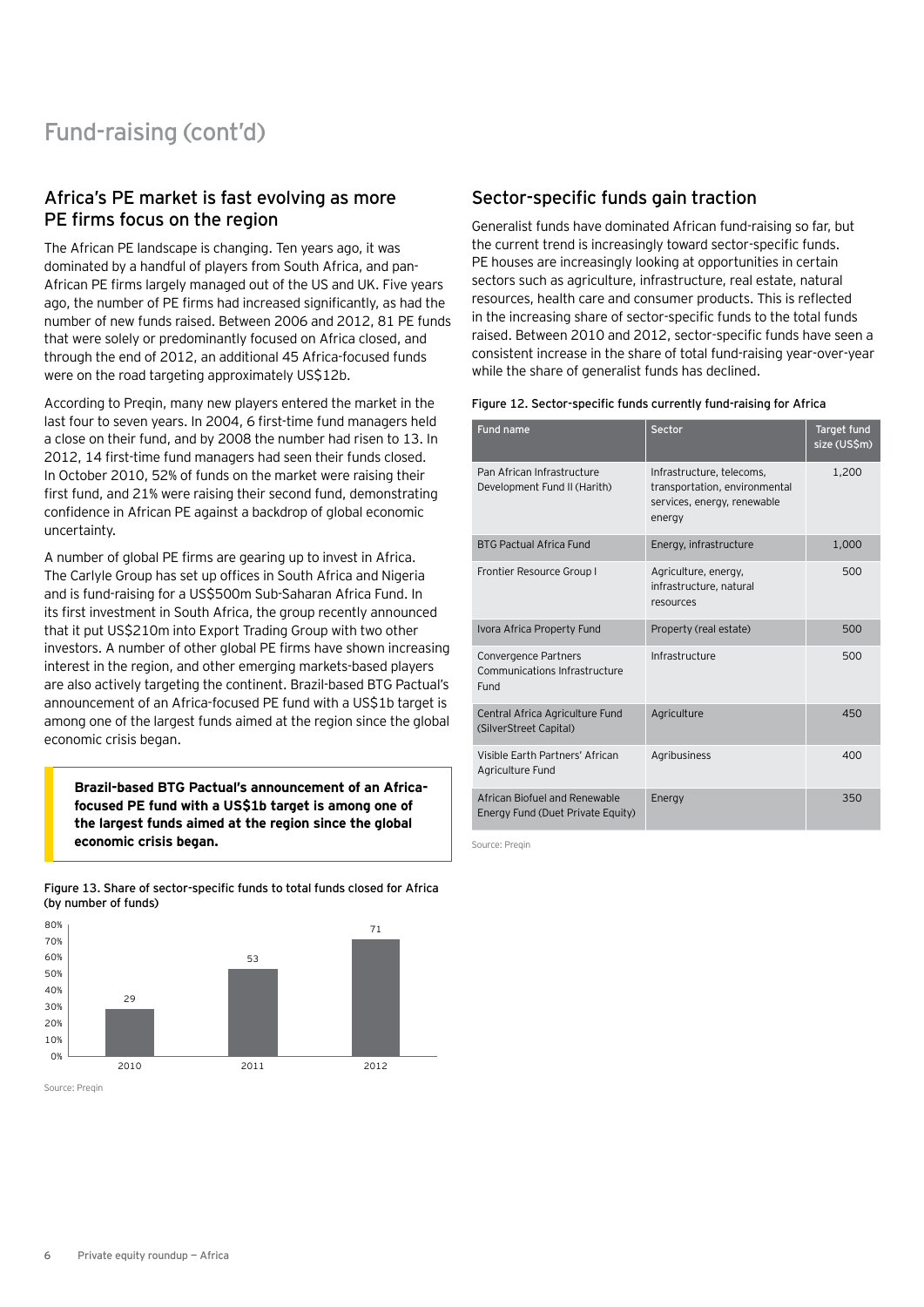# **Transactions**

Although PE investment activity in Africa lags behind other emerging markets like India, China and Brazil, the region is becoming increasingly attractive to the global investor community because of resilient and growing economies, favorable demographics, increasing political stability, and an improved business environment. Furthermore, with increasing confidence in African markets, PE firms are diversifying their geographical focus outside the more advanced economy of South Africa to other countries in Africa such as Nigeria, Ghana, Kenya and Ethiopia.

According to the Emerging Markets Private Equity Association and ThomsonOne, the value of PE investment grew from a low of US\$1.6b in 2010 to US\$2.7b in 2011 and fell to US\$1.2b in 2012, in line with the fall in global activity. There should be an upward trend in investment in the coming years.

#### **There should be an upward trend in investment in the coming years.**

#### Figure 15. Selection of PE investments in Africa in 2012

Notable deals in 2012 include a US\$250m investment in Saham Finances, an insurance holding company, by an investor group led by Abraaj Capital, and a US\$210m investment in Export Trading Group by Standard Chartered Private Equity, The Carlyle Group and Pembani Remgro.

Figure 14. Annual PE investments in Africa (US\$b)



Source: EMPEA, Thomson Reuters, Ernst & Young research 2012 includes announced deals

| Date              | <b>Target Company</b>                     | Value (US\$m) | Region                | Sector                             | Investor                                                                                         |
|-------------------|-------------------------------------------|---------------|-----------------------|------------------------------------|--------------------------------------------------------------------------------------------------|
| <b>Nov 12</b>     | <b>Export Trading Group</b>               | 284           | Tanzania              | Food and agriculture               | The Carlyle Group, Standard Chartered Private<br>Equity and Pembani Remgro*                      |
| Mar 12            | Saham Finances Co.                        | 250           | Morocco               | Insurance                          | International Finance Corporation and<br>Abraaj Capital Ltd.**                                   |
| Jan <sub>12</sub> | NewAge (African Global Energy)<br>Limited | 125           | Sub-Saharan<br>Africa | Oil and gas                        | Kerogen Capital                                                                                  |
| May 12            | Dashen Brewery PLC                        | 90            | Ethiopia              | Food and agriculture               | Deutsche Investitions, Duet Capital                                                              |
| Jan $12$          | Kevro (Pty) Ltd.                          | 70            | South Africa          | Media and entertainment            | Ethos Private Equity                                                                             |
| Sep 12            | Eland Oil and Gas                         | 62            | West Africa           | Oil and gas                        | Helios Investment Partners, Solstice International<br>Investments, Artemis Investment Management |
| May 12            | CAL Bank                                  | 39            | Ghana                 | Banking and capital<br>markets     | DPI and other investors                                                                          |
| May 12            | Golden Lay                                | 24            | Zambia                | Agriculture                        | Phatisa                                                                                          |
| <b>Jul 12</b>     | Waco International, Ltd.                  | <b>NA</b>     | South Africa          | Diversified industrial<br>products | Ethos Private Equity, RMB Ventures                                                               |

Source: Thomson Reuters, EMPEA, Private Equity Africa

\*Standard Chartered Private Equity invested US\$74m on 17 January 2012, and Carlyle, Standard Chartered Private Equity and Pembani Remgro invested US\$210m on 15 November 2012 \*\*Abraaj invested US\$125m on 7 March 2012 and IFC invested US\$125m on 12 March 2012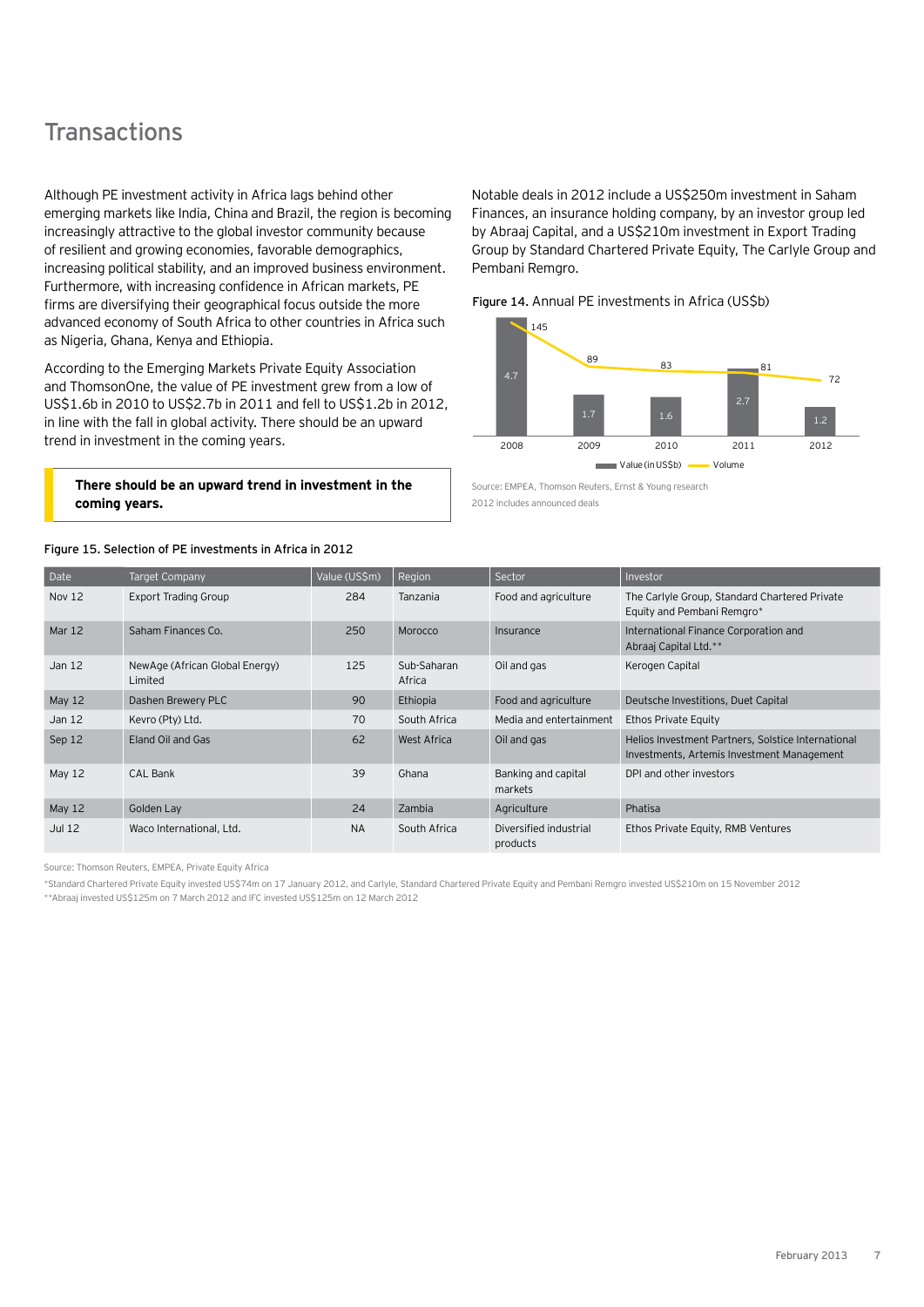# Transactions (cont'd)

# PE penetration remains low

Although PE has yet to achieve significant penetration into the Sub-Saharan region relative to developed economies and other emerging markets, individual countries such as South Africa and Nigeria are coming closer to other emerging-market penetration levels. As a percentage of GDP, PE now represents 0.12% in South Africa compared with 0.10% in Brazil, 0.14% in China, 0.33% in India, 0.08% in Russia, 0.75% in UK and 0.98% in the US, according to EMPEA and Ernst & Young research. Countries such as Ghana, Kenya, Ethiopia, Uganda, Tanzania, Zambia and Angola have fairly sizable economies that are less penetrated by PE and are therefore becoming increasingly attractive.

## Deal sizes are relatively small but edging upward

Smaller investments characterize the African PE landscape, especially outside South Africa. The low average ticket size can be partly explained by the nascent stage of the African PE industry. PE firms willing to invest in the region can benefit from first-mover advantages by paying lower entry multiples than in other emerging markets.

# GPs diversify geographic focus

South Africa has traditionally received much of PE's investment in Africa, although GPs are beginning to diversify their geographic focus. Countries such as Nigeria, Kenya, Ghana, Ethiopia and Morocco are increasingly a focus for GPs. As they continue to grow faster than South Africa, these countries will attract an increasing share of PE investment.

**In 2011, Nigeria's PE investment total exceeded that of South Africa largely because of a US\$750m investment by an Africa Capital Alliance-led consortium in Union Bank of Nigeria.**

### Figure 16. Domestic credit provided by banking sector (% of GDP), 2011

# Large number of SMEs, coupled with undeveloped financial markets, should also help drive growth of PE

Although Africa has a large number of private companies, many of which require growth capital funding, the continent is significantly underpenetrated in terms of bank credit. Although economies such as South Africa and Egypt have more developed financial markets where credit is readily available, countries such as Kenya, Nigeria and Ghana still lag behind the emerging markets of China, India and Vietnam in terms of domestic credit provided by banking sector as a share of GDP. Low ratios in a fast-growth GDP environment generally result in those ratios rising quite quickly. Angola, for example, has seen the bank-credit-to-private-sector ratio rise from about 0.15 to 0.30 in the space of four years, demonstrating the huge growth potential for banking and capital markets as a PE investment focus.

Furthermore, funding from other sources is also limited due to underdeveloped stock and bond markets in most of the African nations. With the exception of South Africa's Johannesburg Stock Exchange (JSE), and to a lesser extent the stock markets in Nigeria, Egypt and Morocco, the continent's stock exchanges are small and fairly illiquid. Although the JSE is the only exchange in Africa to fall within the world's 20 largest stock markets, fewer than 400 companies are listed on the JSE, while an estimated 400,000 companies in South Africa remain privately held.

The limited availability of capital from banks and public markets in most African countries means that private companies find it challenging to obtain the necessary capital to grow. Although access to capital has improved over the last few years, there are significant capital needs that PE can provide to support the growth of SMEs. PE investors can therefore act as key enablers, bridging the funding gap that is crucial for a growing private sector and broad-based economic growth across the continent.



Source: World Bank data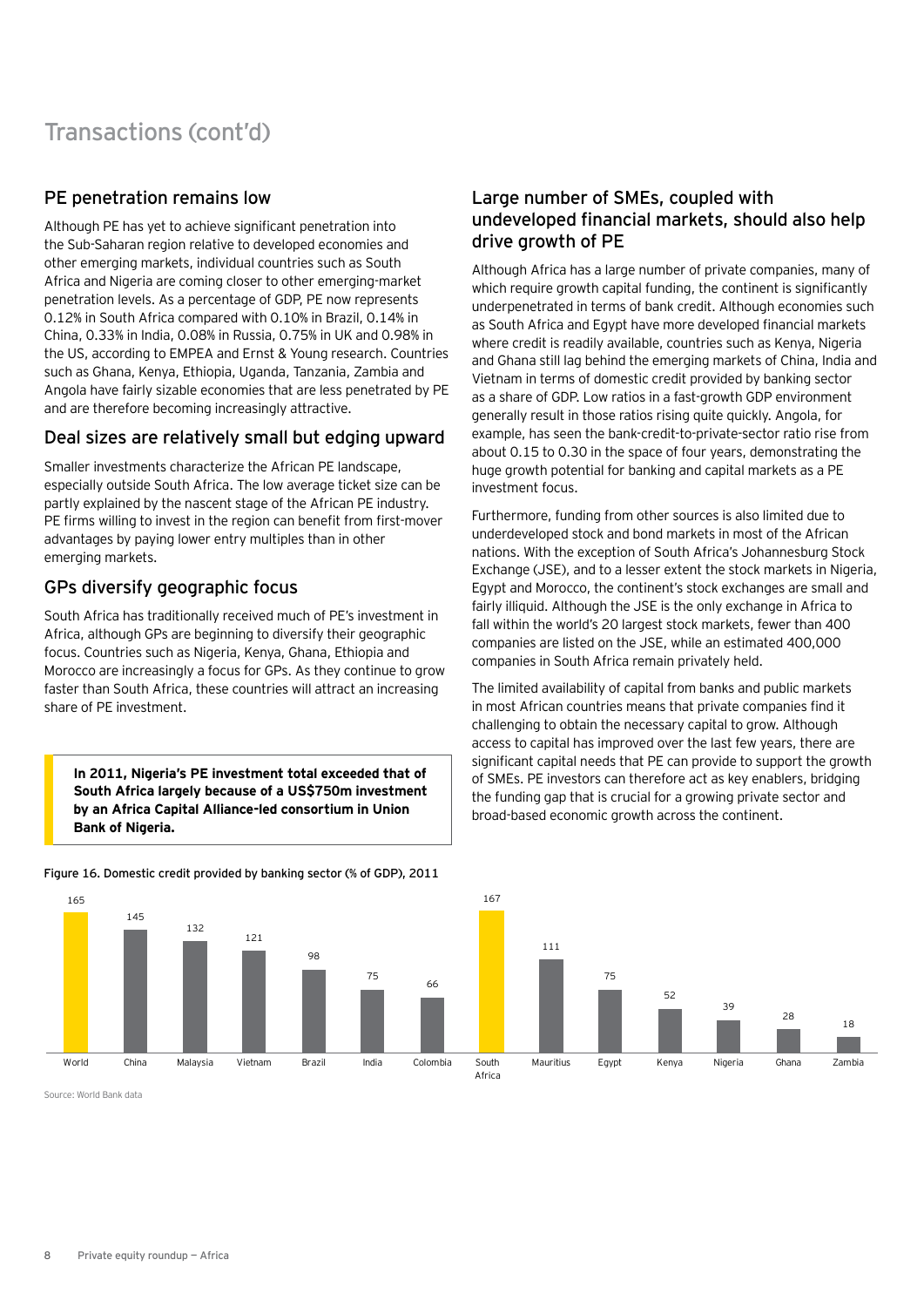# PE firms invest in the growth of the African consumer

### **Consumer products**

A large proportion of Africa's future growth is expected to come from its consumers. Total consumer spending in Africa is estimated to increase from US\$860b in 2008 to US\$1.4t by 2020. Global consumer products companies such as Coca-Cola, Nestle SA and Unilever have been operating in the region for decades, while others such as Walmart are relatively new entrants. There were 47 deals between 2008 and 2012 in this sector, although small deal sizes means that the aggregate deal value is only US\$784m.

### **Technology, telecom and related infrastructure**

According to the African Development Bank Group, access to fixed line and mobile phone subscriptions in Sub-Saharan Africa has leapt from 86 per 1,000 people in 2005 to 415 in 2011, with

735 million mobile phone subscribers expected by the end of 2012. Internet penetration has also increased from 19 people per 1,000 to 99. Liberalization of the sector in countries such as Uganda, Tanzania, Nigeria and Kenya has contributed to this growth.

PE firms have invested in towers businesses such as Helios Towers in 2009, Eaton Towers in 2011 and IHS Nigeria in 2011. In 2012, Emerging Capital Partners' portfolio company IHS Nigeria acquired MTN Towers in Cote d'Ivoire and Cameroon. Companies providing mobile communications and data connectivity services have also received PE interest historically, although PE investment in mobile network operators is unlikely going forward. Regionally, Kenya accounts for a large proportion of deals in this sector, partly because of its Government's commitment to boost the sector, with Kenyan companies such as Essar Telecom and Cellulant successfully raising PE investment in the past.

# PE banks on African banking

Government reforms in the financial services sector, coupled with the growth of the middle class, have increased the attractiveness of the sector.

For example, in 2005, Central Bank of Nigeria undertook a massive consolidation exercise under which the number of commercial banks in Nigeria was reduced from 89 to 25. This significantly unlocked the sector's potential by bringing in cost economies to larger banks, eliminating small and inefficient ones in the process and improving the overall attractiveness of the sector. Union Bank of Nigeria, Oceanic Bank International, Diamond Bank PLC and First Bank of Nigeria PLC are some of the prominent Nigeria-based financial institutions that have received PE investments.

**With reforms across Africa and rising incomes, banking assets in 16 key African countries are forecast to expand by 178% to US\$980b by 2020, with deposits forecast to grow by 188% to US\$766b.**

Equity Bank, headed by James Mwangi, is one of the fastestgrowing banks in East Africa and one of PE's success stories. Helios invested US\$178.7m in 2007 in the Nairobi Stock Exchange-listed bank. The bank's more than 7 million accounts now represent over half of all bank accounts in Kenya, and the company has regional operations in Uganda, South Sudan, Rwanda and Tanzania.

Attracted by the significant investment potential of this sector. PE firms have committed nearly US\$2b to 57 deals in the financial services sector between 2008 and 2012 — the largest amount of any sector. In the largest deal, an Africa Capital Allianceled consortium invested US\$750m in Union Bank of Nigeria in December 2011. Regional analysis of PE investments indicates that PE investments have not been spread uniformly across the continent. Nigeria, with 13 PE deals worth US\$1b, has dominated PE deals in this sector.

In addition to large commercial banks, PE firms have also invested in several micro-finance companies and small lending institutions. Nigeria-based AB Microfinance Bank and Blue Intercontinental Microfinance Bank, Kenya's Juhudi Kilimo Company and Beninbased Finadev are some examples.



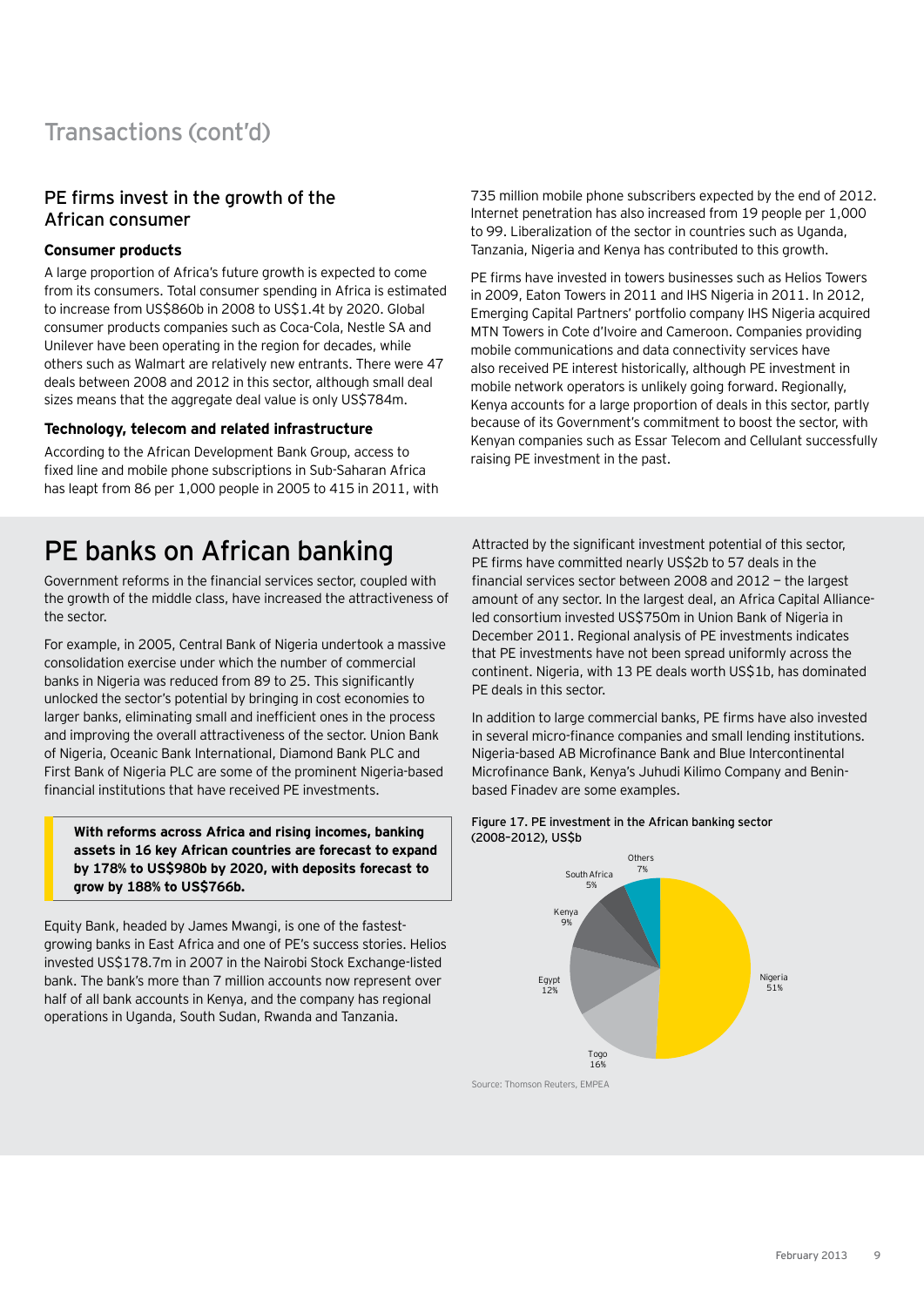# **Exits**

Exit activity in Africa has been relatively flat between 2010 and 2012, averaging around 15 exits per year over the period.

The most common exit route for PE firms from deals in Africa is via sale to strategic buyers, usually to local or regional buyers. Multinational corporations, on the other hand, have tended to stay away from countries with higher perceived risk profiles in the past. However, this is changing as multinationals from developed and other emerging markets look to capitalize on Africa's growth by making acquisitions within the region.

As the PE industry in Africa matures, there will be a greater number of exits to other PE firms and via IPOs. Exits through IPOs have been limited in Africa because of the relatively small size of many stock markets outside of South Africa.

In 2011, an agreement between FTSE and 16 of the 22 members of the African Securities Exchanges Association (ASEA) was reached to launch the FTSE-ASEA Pan Africa Index. The exchange increases the visibility of African stocks and makes them more easily accessible to the investors. There are currently 19 member countries.

| Company                                     | <b>Exiting PE firm</b>         | Country                             | Sector                               | Exit route        | <b>Buyer name</b>                                  |
|---------------------------------------------|--------------------------------|-------------------------------------|--------------------------------------|-------------------|----------------------------------------------------|
| <b>Accra Mall</b>                           | Actis                          | Ghana                               | Real estate                          | Strategic sale    | Atterbury, Sanlam                                  |
| <b>Anvil Mining</b>                         | <b>ECP</b>                     | Democratic Republic<br>of the Congo | Extractive industries                | Strategic sale    | <b>MMG Malachite Limited</b>                       |
| Atio                                        | Ethos                          | South Africa                        | $\mathsf{I}$                         | Management buyout | Atio management buyback                            |
| Fintech                                     | Investec                       | South Africa                        | <b>Financial services</b>            | Sale to PE firm   | <b>RMB Corvest</b>                                 |
| <b>Fidelity Supercare Services</b><br>Group | RMB Corvest                    | South Africa                        | <b>Business services</b>             | Strategic sale    | Compass Group                                      |
| Golden Lay                                  | Aureos                         | Zambia                              | Agribusiness                         | Sale to PE firm   | Phatisa (African<br>Agriculture Fund)              |
| <b>MTN Nigeria</b>                          | African Capital<br>Alliance    | Nigeria                             | Telecommunications                   | Strategic sale    | Sale to investment holding<br>company              |
| Petro Ivoire                                | Cauris Management<br><b>SA</b> | Cote d'Ivoire                       | Power generation and<br>distribution | Sale to PE firm   | Undisclosed                                        |
| Poulina Group Holding                       | Actis                          | Tunisia                             | <b>Business services</b>             | Undisclosed       | Undisclosed                                        |
| Pronto Readymix                             | Capitalworks                   | South Africa                        | Industrials and manufacturing        | Strategic sale    | Pretoria Portland Cement<br><b>Company Limited</b> |
| <b>SAVCIO</b>                               | Actis, Ethos                   | South Africa                        | Engineering and construction         | Strategic sale    | Actom                                              |
| Umeme                                       | Actis                          | Uganda                              | Power generation and<br>distribution | <b>IPO</b>        | Ugandan Stock Exchange                             |

#### Figure 18. Selection of PE exits in 2012

Source: Private equity firm websites, Thomson Reuters, Factiva, Private Equity Africa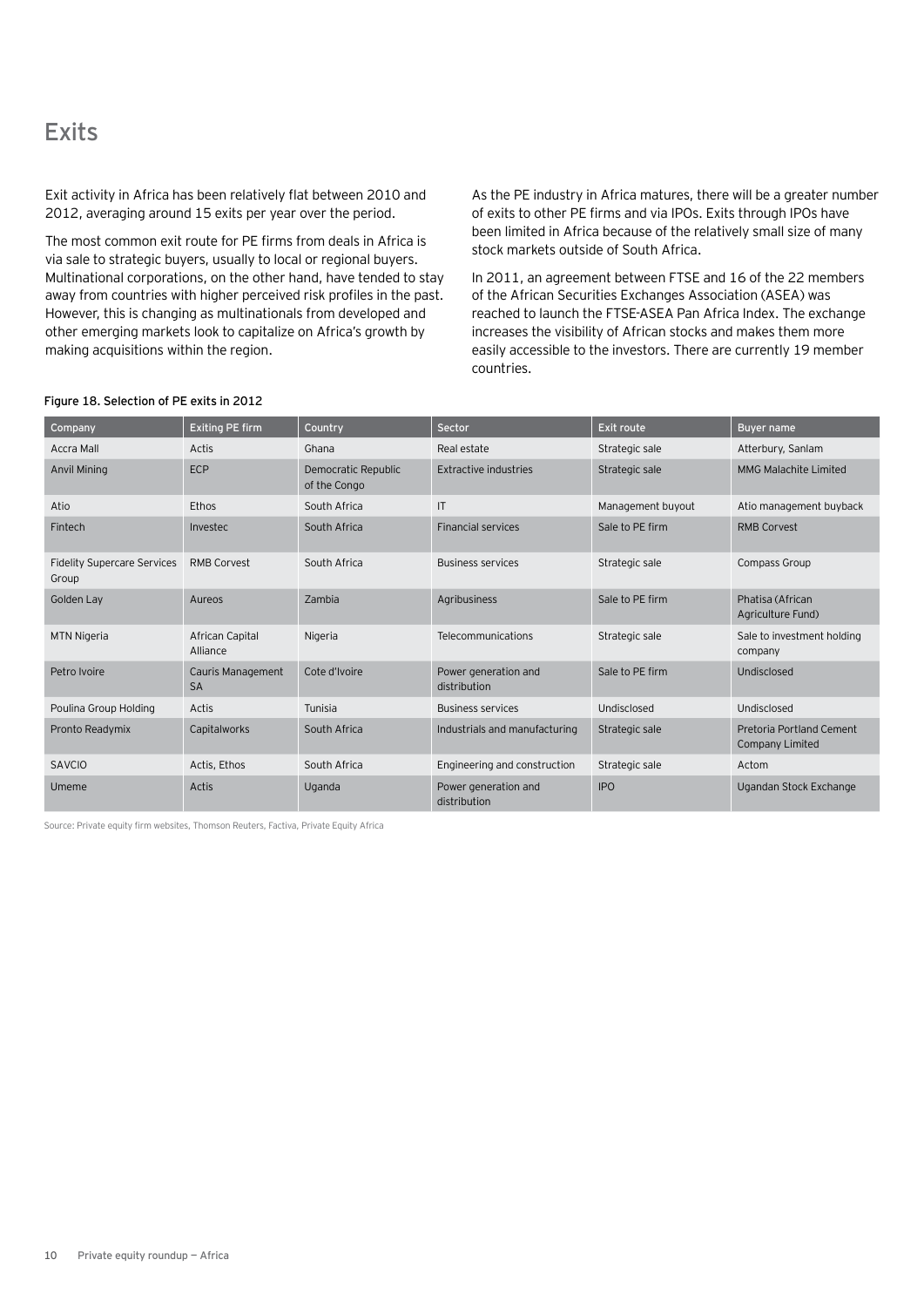

# Research identifies what PE firms could do better when selling to trade buyers

According to our recent research, PE firms could work harder to engage with potential trade buyers. This is especially the case when the planned exit is to a multinational trade buyer, and even though the research is focused on European exits, it is applicable to other regions in the world including Africa.

This is important because our research shows that PE firms that invest the time to prepare thoroughly for an exit can enjoy a relative uplift in return.

Examples of activities that could support successful trade exits include:

- Having a strong exit thesis to trade buyers at the point of entry
- Reshaping the business portfolio to make it more interesting to trade buyers
- Doing full suite vendor due diligence (VDD) prior to exit
- Going on a global road show to meet with corporate acquirers
- Preparing synergy estimates for potential strategic buyers

#### Figure 19. Activities to support trade exits, as % of 2010–2011 trade exits



Source: *How do private equity investors create value?: 2011 European Study,* Ernst & Young, 2012.

# Checklist for PE firms positioning their African portfolio companies to multinational trade buyers

In addition to the points at the left, PE firms that are positioning their African portfolio companies for sale to multinationals need to focus on certain value drivers that are of particular interest to international trade buyers and that effectively assist a multinational in de-risking its African investment. These include but are not limited to:

- Timely and high-quality financial reporting that meets international standards and expectations
- A sufficiently detailed and supportable financial and strategic plan
- Strong corporate governance practices and policies
- Operational excellence and application of international standards (e.g., ISO standards)
- Regional footprint and scalability
- Established professional and experienced management team with continuity and/or succession plans
- Central administration and secretarial records fully up-to-date
- Key legal contracts signed and current